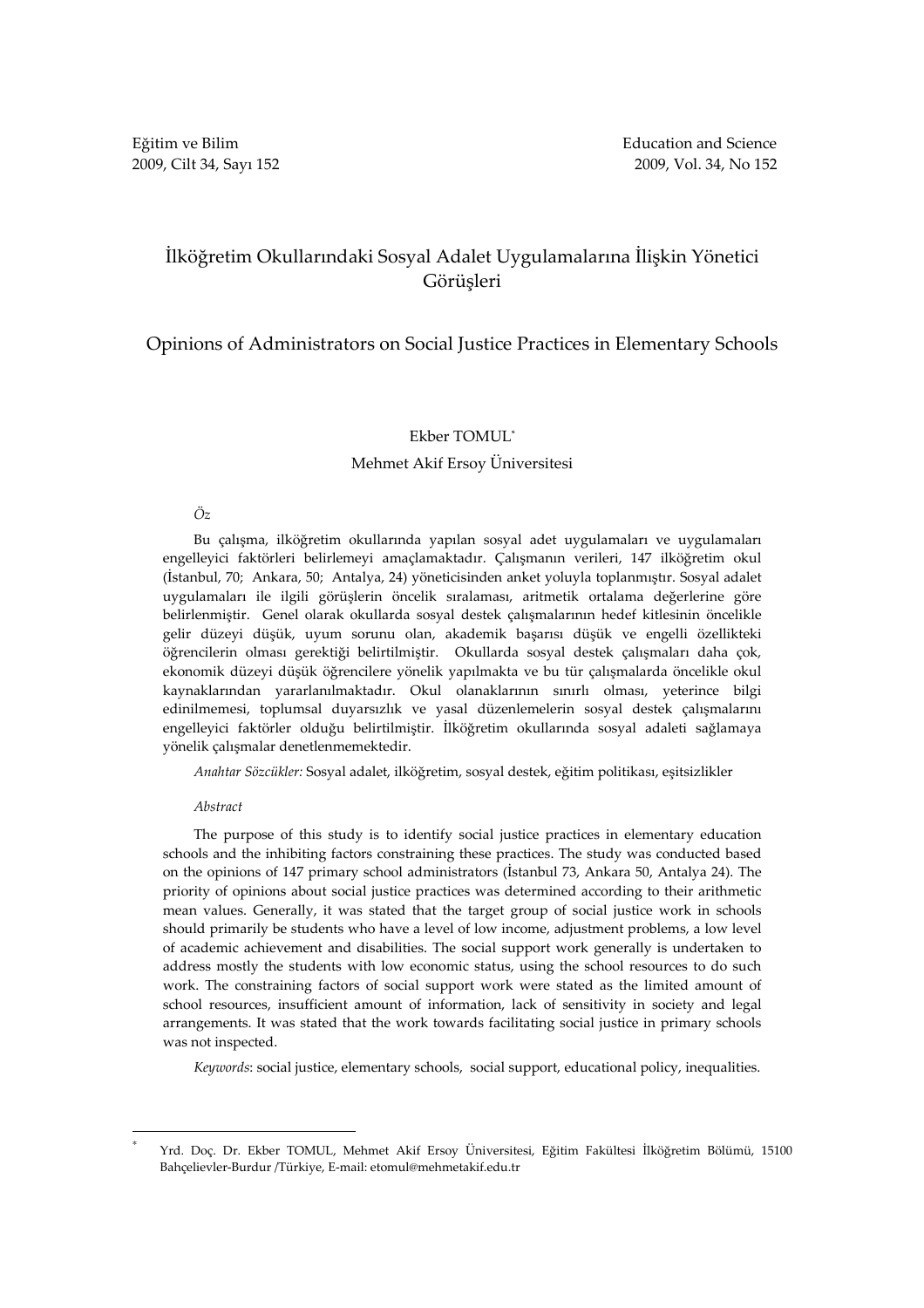### İLKÖĞRETİM OKULLARINDAKİ SOSYAL ADALET UYGULAMALARINA İLİŞKİN 127 YÖNETİCİ GÖRÜŞLERİ

#### Summary

#### Purpose

This study aims to identify the social justice practices in primary education schools and constraints in these practices. Data was collected from 147 administrators in primary schools, 73 from İstanbul, 50 from Ankara and 24 from Antalya. The priority ranking of school administrator opinions were determined based on the data collected through a questionnaire on the areas of the student groups that social justice should aim for; the information channels about students who need social support in schools; the social support practices exercised for students at schools; the resources used in social support practices in schools; factors that constrain social support practices in schools based on the data collected through a questionnaire. The order of priority was determined according to the arithmetic means. The option with a low arithmetic mean was regarded to have the highest priority and the option with a high arithmetic mean was regarded to have the least importance.

### Results

The school administrator opinions indicate that students at the lowest SED attend 61 schools, those at the medium SED attend 66 schools, and those at the upper SED attend 18 schools based on the residential areas of the schools. Generally, school administrators stated that the target group in schools for social justice should be primarily those with low income levels, adjustment difficulties, low academic achievement and disability. The administrators of the schools which have students with lower SED stated that the target group of social justice work should primarily be students with low income levels, learning difficulties, and adjustment problems; the administrators of schools which have students with high SED stated that the target group should be students who have adjustment problems, learning difficulties, and low income levels. The administrators of the schools which have students with medium and lower SED stated that they receive information about students who need social support primarily from teachers, families and student guidance and counseling services, respectively. The administrators of the schools which have students at high SED stated that they obtained information about students who need social support from school guidance and counseling services, research conducted by school administration, and teachers, in this order of importance. At the schools attended by low SED students, primarily material and financial aid is provided to low income students, at the schools which are attended by upper SED students primarily counseling service is provided to students with social adjustment problems and courses are opened for students with low academic achievement. The administrators of the schools attended by upper SED students stated that they primarily make use of their own resources in social support work, and then they resorted to parent-teacher associations, and the administrators of schools with low and medium SED students stated that they primarily make use of state institutions, private individuals, and voluntary organizations. The constraints to social support practices were stated to be, in the order of importance, limited facilities of the school, insufficient information, social insensitivity and legal arrangements. Administrators stated that the work towards social justice was not inspected during school inspection, the evaluations do not include such work but rather they concentrate on physical conditions and academic achievement. The administrators of schools attended by low SED students stated that the families with relatively higher socioeconomic status in the school district sent their children to the schools with higher academic achievement. In general, they stated that there was not an important difference between the students' socioeconomic characteristics and academic achievement of the students attending the same school. The administrators of schools attended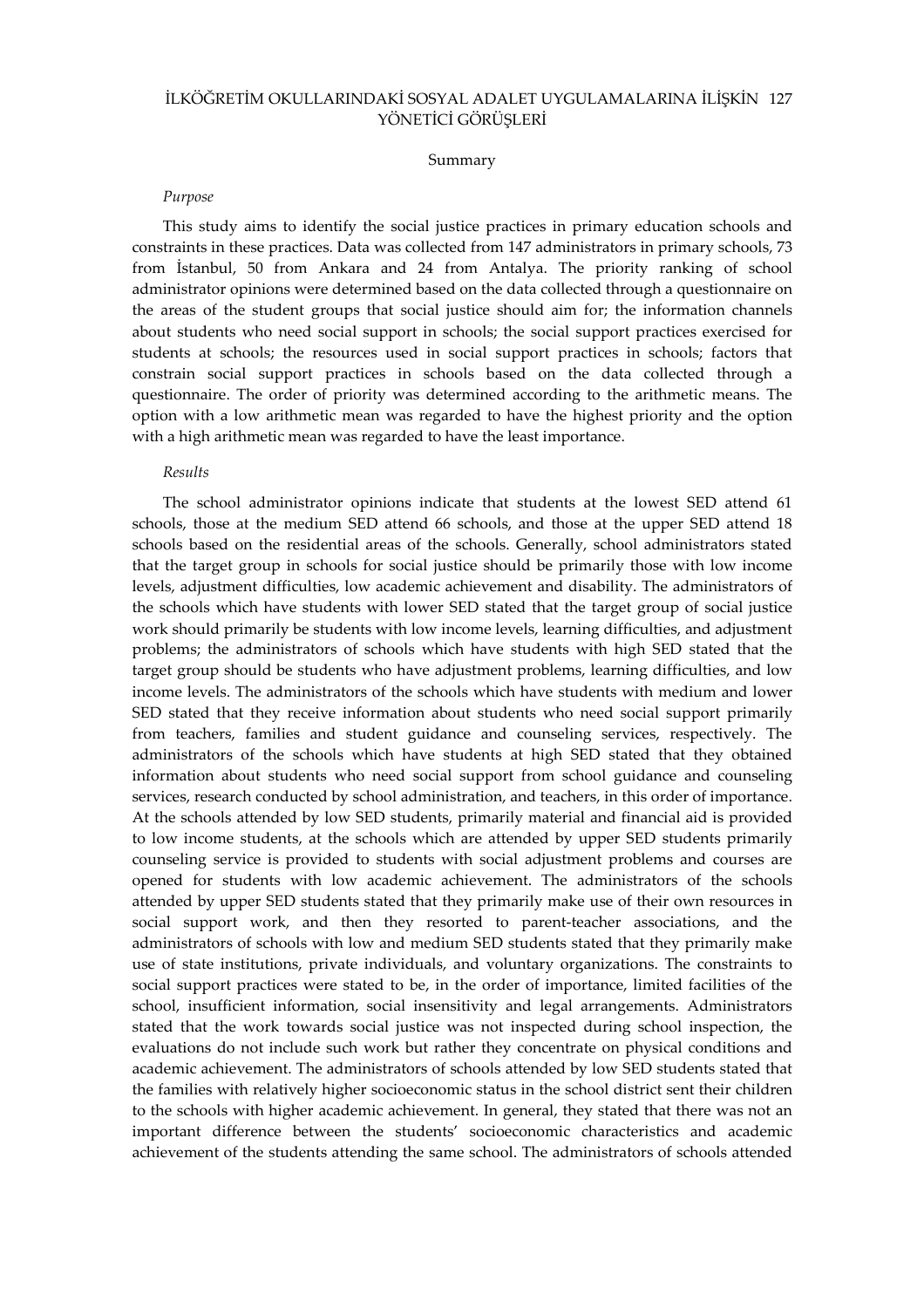by low SED students emphasized the negative points of distinguishing schools based on socioeconomic and academic achievement.

#### Discussion

 Literature states that the target group of social justice practices in education is students in disadvantageous status which affects academic achievement negatively. The basic target of the social justice practices in education should be to facilitate equality in academic success. When the opinions of school administrators are studied, it can be said that social justice in education is rather an economic and academic achievement-based concept. In facilitating social justice, the administrators did not state any opinions related to gender, language, ethnic origin, or cultural differences of the target group. The reason for this may be due to the educational system considering these differences. These may not have been mentioned because educational programs or activities are not prepared with consideration of such differences. In the supervisions, concentrating on mainly physical conditions and academic achievement may have caused school administrators to pay insufficient amount of importance to work towards facilitating social justice. They stressed that the most important constraints of work towards facilitating social justice in education were insufficient sources and social insensitivity.

### Conclusion

Although there are various legal arrangements addressing facilitation of social justice in education, it can be said that a systematic work is lacking in primary education schools. Social justice is mainly considered as a concept revolving around economic and academic success and the work is exercised within this framework. There is a consistency between the perceptions of school administrators of social justice and the factors seen as constraints. It can be said that the primary schools in Turkey are progressively differentiating based on academic achievement and socioeconomic status. It can also be claimed that primary schools have started to deviate from their function of establishing socialization and entered a process of differentiation based on academic achievement.

#### Giriş

Küreselleşme sürecinde toplumdaki farklılıkların çeşitlenerek artması, eğitimde yeni değer ve yaklaşımların benimsenme gerekliliğini ortaya çıkarmıştır. Ülkelerin kendi içinde ve ülkeler arasında nüfus hareketliliğindeki artış, bu artan hareketlilik sonucunda okullarda çoğulculuğun artması, çok kültürlü toplumlarda çocukları demokratik sürece katılıma hazırlamanın gerekliliği, devam eden sosyoekonomik farklılıkların öğrencilerin akademik başarıları üzerindeki etkilerinin bilinmesi, dikkatlerin eğitimde sosyal adalet uygulamaları üzerinde yoğunlaşmasına neden olmuştur (Furman & Shields, 2007; Rapp, 2002). Eğitim örgütleri, sadece küreselleşmeye uyum ya da entegre sorunu için değil, aynı zamanda küreselleşmenin yarattığı sorunları aşmak için bir araç olabilir. Genelde daha kapsamlı eşitsizlikleri çözmek, daha yaygın kamu politikaları gerektirmektedir. Okullarda var olan olumsuzluklara ve eşitsizliklere kapsamlı müdahale ile genel politikalara destek sağlanabilir. Şahin (2008)'e göre belli değerleri benimseyen (dayanışma, adil davranma, başarı vb.) okul yöneticileri çok sınırlı kaynaklarla orta ve alt gelir grubundaki aile çocuklarına eğitim hizmeti sunarak etkili sonuçlara ulaşabilir. Şişman (2006), eğitimle ilgili bütün amaç ve politikaların, eşitlik, dayanışma, adalet gibi değerler üzerine oluşturulması gerektiğini belirtir. Gewirtz (2006), eğitim sistemleri, eğitim politikaları ve eğitim kurumlarındaki uygulamaların sosyal adalet yönünden ele alınıp analiz edilebileceğini belirtmektedir.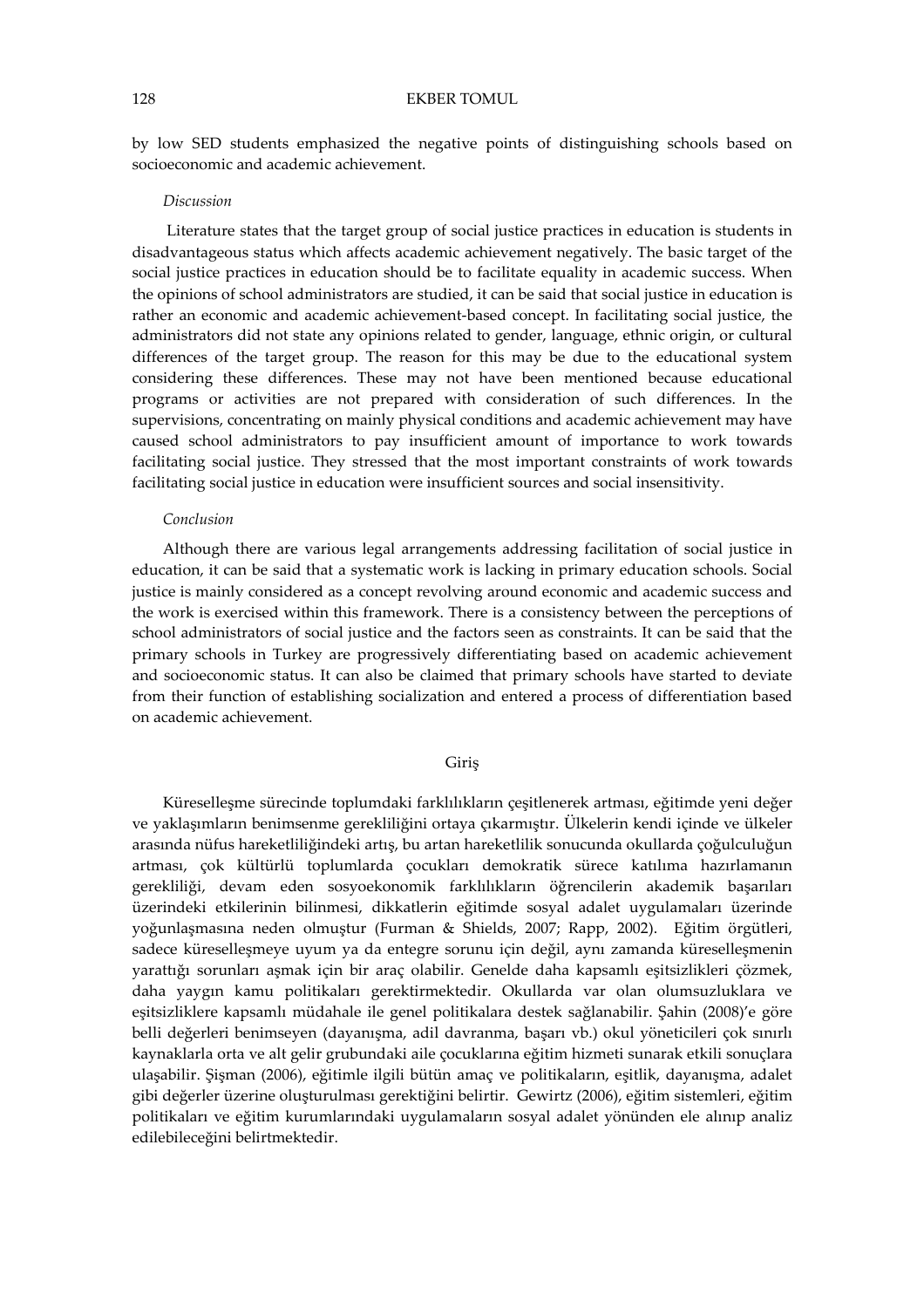### İLKÖĞRETİM OKULLARINDAKİ SOSYAL ADALET UYGULAMALARINA İLİŞKİN 129 YÖNETİCİ GÖRÜŞLERİ

Türkiye Cumhuriyeti Devleti'nin dayandığı temel ilkelerin başında sosyal hukuk devleti anlayışı yer almaktadır (T.C. Anayasası, 1982, madde 2). Anayasa'daki bu temel ilkenin yansıması, Türk Milli Eğitim Temel Kanunu'nda yer almaktadır. Türk Milli Eğitim Temel Kanunu'na göre eğitimin dayandığı temel ilkeler arasında "demokrasi eğitimi", "genellik ve eşitlik", "imkân ve fırsat eşitliği" yer almaktadır. Türkiye'de ilköğretim, 7–14 yaş grubundaki herkese zorunludur ve herkesi yeteneklerine göre eğitmeyi amaçlar. Ancak yasalarda belirtilen durumların uygulamaya yansıması her zaman tartışma konusu olmuştur. Bu tartışmalar daha çok sonuçlardaki eşitsizlikler üzerinde yoğunlaşmaktadır. Bu çalışma, eğitimde sosyal adaleti sağlama kapsamında ilköğretim okullarında yapılan sosyal destek çalışmaları ve bu çalışmaları engelleyen faktörleri belirleyerek tartışmayı amaçlamaktadır. Bu amaç çerçevesinde önce literatüre dayanarak eğitimde sosyal adalet kavramı açıklanmıştır. Daha sonra ise elde edilen verilerin analizine dayanarak ilköğretim okullarında yapılan sosyal destek çalışmaları ortaya konulmuş ve tartışılmıştır.

#### Eğitimde Sosyal Adalet

Sosyal adalet kavramı ilk kez 1840'lı yıllarda Sicilyalı papaz Luigi Tamporelli d'Azeglio tarafından kullanılmıştır. Sosyal adalet kavramı 1960'lı yıllarda eğitim alanına transfer edilerek kullanılmakla birlikte, 21. yüzyılın başında eğitim araştırmacıları ve uygulayıcıların ilgi merkezi olmaya başlamıştır (Furman & Shields, 2007; Novak, 2000; Prentice, 2007; Şişman, 2006). Eğitimde sosyal adalet kavramının kullanımı yeni olsa da uygulamalar 1930'lu yıllara dayanmaktadır. Amerika Birleşik Devletleri'nde 1929 yılında ortaya çıkan ekonomik krizden sonra olumsuz eğitim koşullarına sahip okulların güçlendirilmesine (consolidation) yönelik çalışmalar yapılmıştır (Alsbury & Shaw, 2005).

Literatürde eğitimde sosyal adalet kavramı; çok kültürlülük, adalet, eşitlik ve demokratik toplum gibi kavramlarla birlikte ele alınarak açıklanmaya çalışılmıştır. Polat, (2007) eğitimde sosyal adaletin dağıtıcı, tanıyıcı ve demokrasi boyutlarının olduğunu belirtmektedir.

Çok kültürlü eğitim ve eğitimde sosyal adalet kavramları farklı ırk, etnik yapı ve sosyal gruplardan gelen tüm öğrenciler için eşit eğitim fırsatlarının sağlanması gerektiği yönüyle benzerlik göstermektedir (Banks, Cookson, Gay, Hawley, Irvine, Nieto, Schofield, & Stephan, 2001). Ancak çok kültürlü eğitim, farklı öğrenci grupları arasında diyalog geliştirmeyi amaçlarken (Bohn & Sleeter, 2000), eğitimde sosyal adalet ise farklılıkların eğitimde yarattığı dezavantajlı durumların akademik başarıları üzerindeki etkisini tamamen gidermeyi veya azaltmayı hedeflemektedir. Çırak (2008), çok kültürlü eğitimin, eğitimde fırsat eşitliğini sağlamanın önkoşulu olduğunu belirtmektedir.

Adil olma, statükoyu destekleyen bir argümandır. Aynı durumlarda herkese aynı davranmayı gerektirir (Mackinnon, 2000). Sosyal adalet için adil olma, güçlü bir gereklilik olmasına rağmen, "herkese aynı davranma" yönüyle sosyal adaletle zıtlık gösterir (Furman & Shields, 2007). Furman ve Shields (2007) eğitimde eşitliğin adaletle birlikte ele alınarak erişme, sürdürülebilirlik, çıktı ve sonuçlardaki eşitlikle birlikte vurgulanması gerektiğini belirtmektedir. Eğitimde fırsat eşitliği ve sosyal adalet; bulunabilirlik, erişebilirlik, satın alınabilir, kabul edilebilir olmayı gerektirmektedir (Tungaraza, 2007). Fırsat eşitliği, toplumun bireyleri arasında kapasite ve toplumsal fırsatların kullanılmasında, bireylerin toplum içindeki pozisyonları itibariyle eşit avantajlara sahip olması gerekir düşüncesine dayanır. Fırsat eşitliği herkes için uygulanabilir iken, sosyal adalet uygulamalarının hedefi marjinal gruplardır, dezavantajlı gruplar üzerinde odaklanmaktadır (Tungaraza, 2007). Sosyal adaletin sağlanmasında fırsat eşitliğinin "eşit ele geçirme" ve "eşit başlangıç" unsurları önem taşımaktadır. Eşit ele geçirmede, eşit yetenekler eşit hale getirilmektedir. Bu nedenle, eşit ele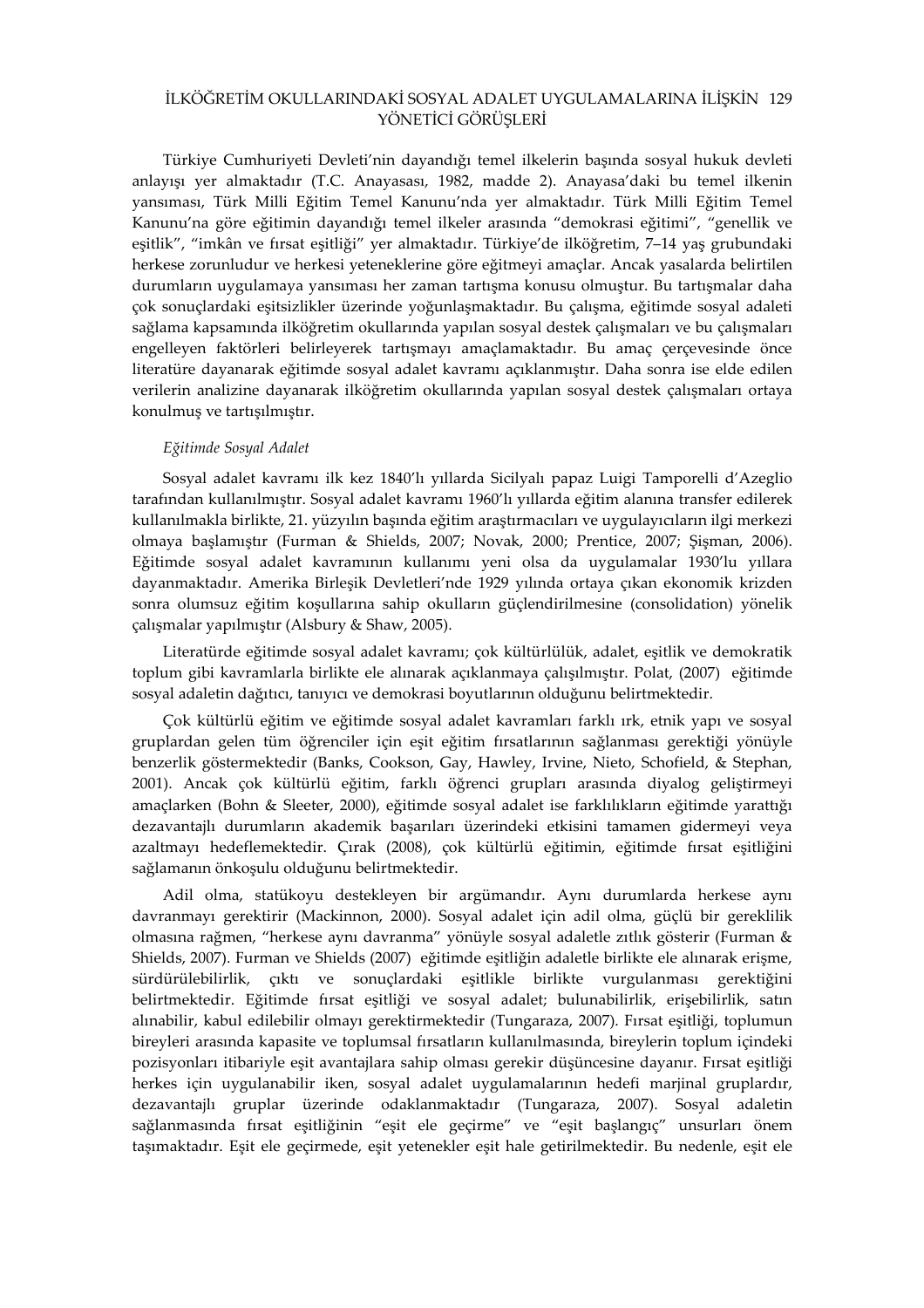geçirmede kabul edilen gerçek ölçüm, başarım olmaktadır. Eşit başlangıç ise bireysel potansiyelleri eşit olarak nasıl gerçekleştirebiliriz sorunuyla ilgilenmektedir. Bu anlamda toplumsal fırsatlara ulaşmada önemli olan ilkönce eşit başlama koşullarının sağlanması ve daha sonra eşit ele geçirmenin izlenmesi gerekmektedir (Mithaug, 1996; Kaya, 2001).

Hunt (1998), demokratik eğitimin merkezinde sosyal adaletin varlığına dikkati çeker. Eğitimde demokratik toplum yaklaşımı, değişik yaşam biçimlerine sahip öğrencileri demokratik katılıma hazırlama iken, eğitimde sosyal adalet, eğitimde sosyal ve ekonomik eşitsizliklerin bazılarını düzeltmeye (telafi etmeye) çabalamayı kapsar (Furman & Shields, 2007). Gaudelli (2001), sosyal adaletin, önyargıları ve ayrıcalıkları içselleştirmiş normları azaltmaya yönelik bir eylem olduğunu belirtir. Slides (2004)'e göre eğitimde sosyal adaleti sağlama çabaları, öğrencilerde eleştirel bilinci geliştirerek, onları demokratik vatandaş olmaya hazırlamalıdır.

Eğitimde sosyal adaletin daha çok, sonuçta eşitliği sağlamaya yönelik eylem ve süreçleri kapsadığı vurgulanmaktadır. Sosyal adalet ilişkisel bir kavram olup eylem ve süreçlerle yakından ilgilidir. Eylemsel olarak sosyal adalet, toplum örgütlenmesiyle doğrudan ilintili olarak ortaya çıkan "yoksunlaşma" olgusunun hafifletilmesine, geciktirilmesine, geçici olarak giderilmesine karşı insani bir hizmet alanıdır. Bogotch (2002), eğitimde sosyal adaleti sağlamak için moral (etik) gücün kullanılması gerektiğini belirtmektedir. Bu yönüyle sosyal adalet anlayışı, toplum ve bireye, kuralları olan ahlaki bir sorumluluk yükler. Eğitimde sosyal adalet bir yönüyle dezavantajlı grupları güçlendirme hareketidir. Sosyal adalet sosyal, ekonomik ve politik sistemin ayrımcılığına maruz kalmış ve dezavantajlı olarak tanımlanan gruplar için eşit sonuçlar sağlamayı amaçlar. Okul dışında var olan yapısal eşitsizlikler, eğitimle ilgili fırsat eşitliğini tehdit etme potansiyeline sahiptir. Okul yönetimleri bu riskle karşı karşıya olabilecek öğrencilere eğitimde fırsat ve olanak eşitliğini sağlamak için gerekli çabaları göstermelidirler (Enslin, 2006). Okul yönetimi değişik nedenlerle öğrenmede dezavantajlara sahip (din, ırk, sınıf, cinsiyet, yoksul, engelli) nüfusa pozitif eğitim olanaklarını sağlamalıdır (Kariginnis, Stainback ve Stainback, 1996; Theoharis, 2007). Eğitimde sosyal adalet, politik etkiler ve finansal durumu güçlendirme kadar, sosyal hakları geliştirme ve iyi bir eğitim sistemi sunarak toplumda yenilenme umudunu aşılamayı da hedefler (Alsubry & Shaw, 2005). Eğitimde sosyal adalet, eğitim ortamının daha çok sosyalleşmesini sağlayarak, öğrencileri daha iyi birlikte yaşamaya hazırlayarak farklılıkları azaltır.

Eğitimde kimin için sosyal adalet, sorusu önem taşımaktadır. Bu soruya yanıt aramak, ülkeden ülkeye farklılık gösterdiği gibi, okuldan okula da farklılık gösterebilir. Çünkü her okulun popülasyon yapısı diğerlerinden farklılık gösterebilmektedir (Alsbury & Shaw, 2005). Farklı ekonomik, sosyal ve kültürel statüdeki öğrencilerin devam ettiği okullar içindeki ayrımları azaltma, düşük performans gösteren öğrencilere daha çok doğrudan yardım ve rehberlik yapılmasına yönelik çabalar, sosyal adalet kapsamında değerlendirilebilir (OECD, 2004). Sosyal adaleti sağlamaya yönelik okul yönetiminin göstereceği çabalar ihtiyacı olan veya risk altında olan öğrencilere geniş kaynaklar sunmayı, kabul edilme ve farklılıkları dikkate alarak öğrencilerin öğrenmelerine yardım etmeyi de kapsamalıdır.

Chiu ve Walker (2007), okullarda sosyal adaletin uygulanması için okul liderlerinin önce okulda var olan eşitsizliklerin nedenlerini ve alınacak önlemleri belirleyerek işe başlamaları gerektiğini belirtmektedirler. Eğitimde sosyal adaleti sağlamak için yöneticiler, öğrencilerin öğrenimlerini artırmak amacıyla fazla destek sistemlerini nasıl oluşturacaklarının yollarını gösteren bir okul yapısını nasıl organize edeceklerini de bilmelidirler (Furman & Shields, 2007). Eğitimde sosyal adalet uygulamaları, eğitici davranışlarının tanımlamasını ve bu davranışların 'her' gün 'her' çocuğun öğrenme ihtiyaçlarını karşılamayı sağlamasını gerektirir (Bogotch, 2002). Alsbury ve Shaw (2005), eğitimde sosyal adalet ve eşitliğin, okulun sınırlarını genişlettiğini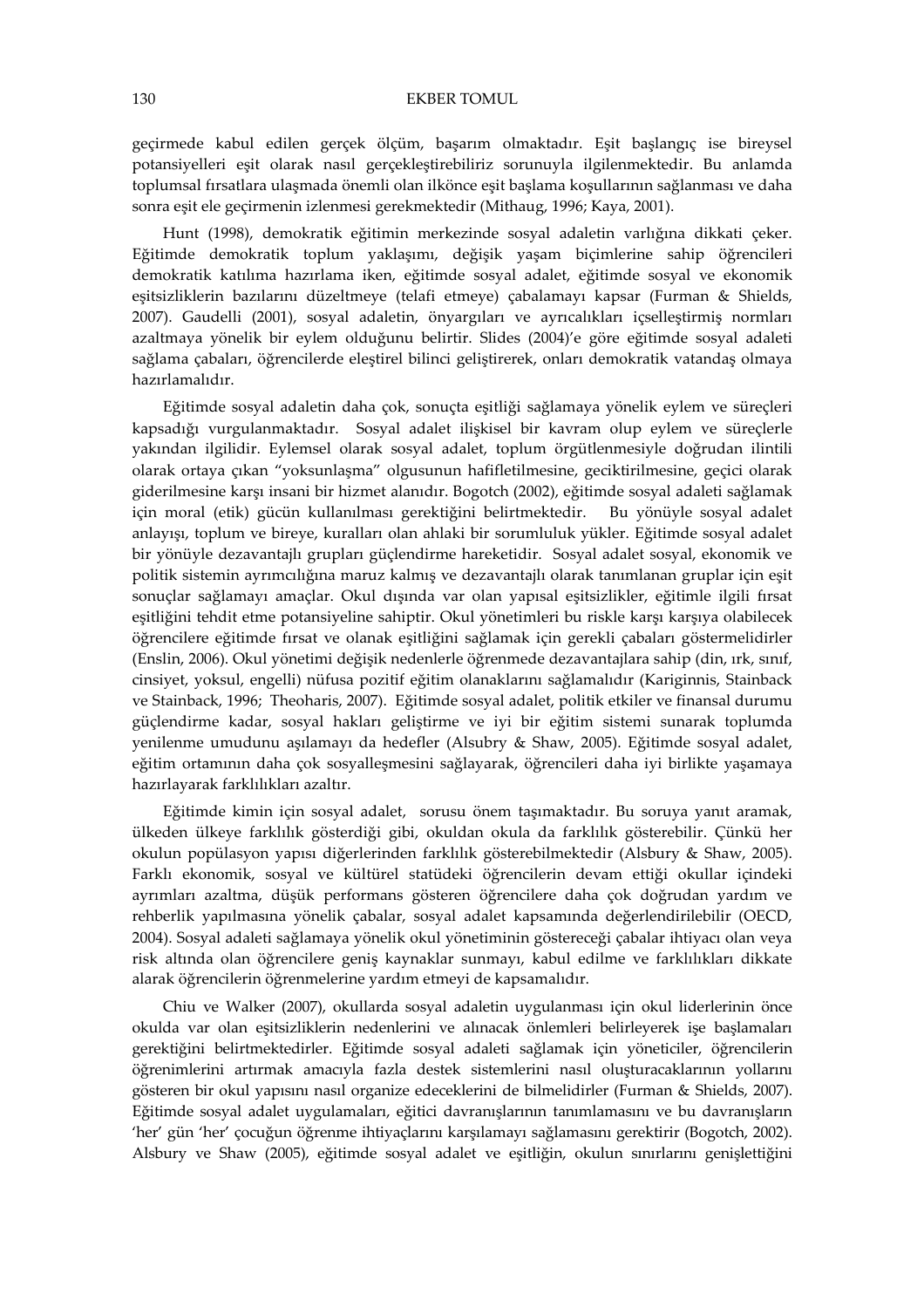### İLKÖĞRETİM OKULLARINDAKİ SOSYAL ADALET UYGULAMALARINA İLİŞKİN 131 YÖNETİCİ GÖRÜŞLERİ

belirtir. Bu anlamda Scanlan (2007), eğitim liderlerinin genelde bütün öğrencilere, özelde ise özellikle de dezavantajlı konumda olan öğrencilere etkili bir hizmet sunmaları gerektiğini belirtir. Eğitim liderleri, okul çevresini oluşturan bağışçılar, destekçiler, iş çevreleri, resmi ve sivil toplum kuruluşları ile güçlü bir ilişki kurarak dezavantajlı durumdaki öğrencilere etkili bir eğitim hizmeti sunabilirler. Okulda bu öğrencilere yönelik rehberlik hizmetleri etkili bir şekilde sunulabilir.

### Yöntem

Araştırma, yönetici görüşlerine dayanarak resmi ilköğretim okullarında yapılan sosyal destek çalışmaları ve bu çalışmaları engelleyici faktörleri belirlemeyi amaçladığından tarama modelindedir. Araştırma verileri geliştirilen anket formu ile elde edilmiştir. Anket formu sıralı ve açık uçlu maddelerden oluşturulmuştur. Literatüre dayalı oluşturulan taslak anket maddelerinin uygun olup olmadığı ile ilgili uzman (liderlik alanında 1 uzman, eğitim planlaması alanında 1 uzman, psikolojik danışmanlık ve rehberlik hizmetleri alanında 1 uzman) görüşleri alınmıştır. Uzman görüşleri doğrultusunda yapılan düzenlemelerden sonra maddelerin anlaşılma durumunu belirlemek için İstanbul'da 10, Ankara'da 7 ve Antalya'da 5 okul yöneticisine ön uygulama yapılmıştır. Ön uygulama sonuçları değerlendirilerek anlaşılması sorunlu olabilecek bazı madde ve seçenekler yeniden ifade edilmiştir. Ön uygulama yapılan ilköğretim okulları, asıl uygulama kapsamı dışında tutulmuştur.

Çalışma İstanbul (Bakırköy, Gaziosmanpaşa, Kartal ve Ümraniye ilçe merkezleri, toplam 144 ilköğretim okulu var), Ankara (Keçiören ve Mamak ilçe merkezleri, toplam 138 ilköğretim okulu var) ve Antalya (Kepez ve Döşemealtı ilçe merkezleri, toplam 70 ilköğretim okulu var) Büyükşehir sınırları içinde bulunan orta ve alt sosyoekonomik gelişmişlik düzeyindeki ilçe merkezlerini kapsamaktadır. İstanbul, Ankara ve Antalya il merkezleri Türkiye'nin her bölgesinden yoğun göç aldıkları için nüfus çok farklı sosyoekonomik özelliklere sahiptir. Örneklem seçimi iki aşamalı yapılmıştır. İlk aşamada İstanbul, Ankara ve Antalya Büyükşehir sınırları içindeki ilçe merkezleri gelişmişlik düzeylerine göre üst, orta ve alt şeklinde gruplandırılmış ve gelişmişlik düzeyi orta ve altı olan ilçe merkezleri rasgele yerleşim kümesi yöntemiyle seçilmiştir (Geray, 2006). İkinci aşamada seçilen ilçe merkezlerinde uygulama yapılacak resmi ilköğretim okulları rasgele yöntemle seçilmiştir.

Çalışma sadece resmi ilköğretim okul yöneticilerinin görüşleri (müdür veya müdür yardımcıları) ile sınırlıdır. Her okula sadece bir anket gönderilmiştir. Anket uygulaması 2007/2008 öğretim yılında yapılmıştır. İstanbul'da 110, Ankara'da 80 ve Antalya'da ise 45 ilköğretim okuluna anket gönderilmiştir. İstanbul'dan 80, Ankara'dan 63 ve Antalya'dan ise 28 anket doldurularak gönderilmiştir. Ancak araştırmanın amacına uygun ve bir bütün olarak doldurulmayan anketler dikkate alınmamıştır. Araştırma amacına uygun ve bir bütün olarak doldurulan anketlerin 73'ü İstanbul, 50'si Ankara ve 24'ü Antalya olmak üzere toplam 147 anket dikkate alınarak değerlendirme yapılmıştır.

Anketin birinci maddesinde "okulun bulunduğu yerleşim birimine (ilçe merkezi) göre okula devam eden öğrencilerin ortalama sosyoekonomik düzeyleri"ni (üst, orta ve alt) belirtmeleri istenmiştir. Bu madde ile elde edilen verilere göre okul yöneticileri; 61 okula alt sosyoekonomik düzeyde (SED), 66 okula orta SED ve 18 okula üst SED' deki öğrencilerin devam ettiklerini belirtmişlerdir. Ankette yer alan diğer maddelerle ilgili elde edilen veriler, bu sınıflamaya göre değerlendirilerek karşılaştırmalar yapılmıştır.

Ankette "sosyal destek çalışmalarının hedeflemesi gereken öğrenci grupları", "sosyal desteğe ihtiyacı olan öğrenciler ile ilgili bilgiyi edinme kanalları", "öğrenciler için yapılmakta olan sosyal destek çalışmaları", "yapılan sosyal destek çalışmalarında yararlanılan kaynaklar" ve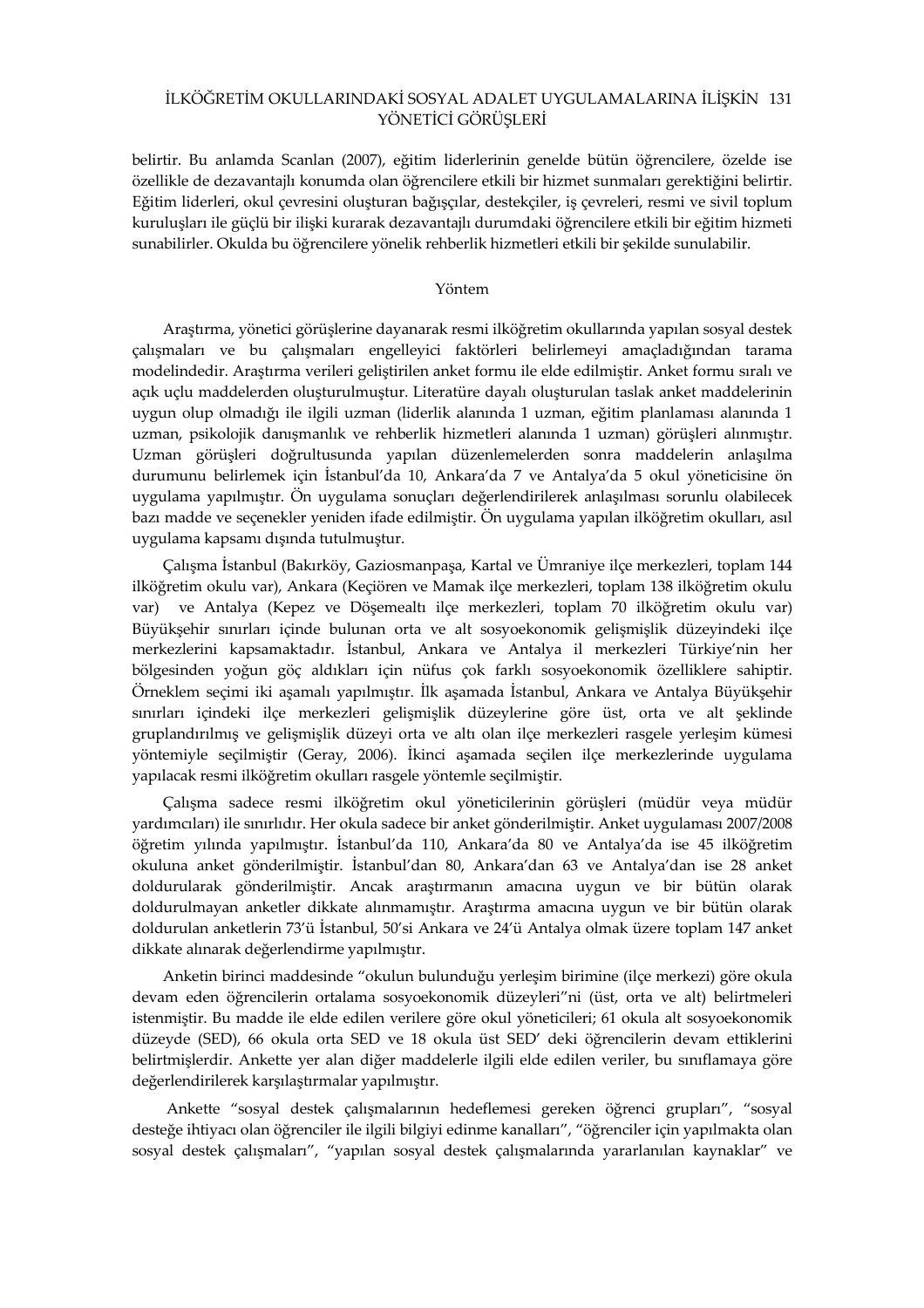"sosyal destek çalışmalarını engelleyen faktörler" maddelerine yer verilmiştir. Her bir madde ile ilgili seçenekler verilmiş ve bu seçenekleri öncelik sırasına göre (en öncelikli seçenek 1, ikinci sıradaki 2, üçüncü sıradaki 3….şeklinde) numaralandırarak sıralamaları istenmiştir. Yöneticilerin madde seçenekleri ile ilgili görüşleri sıra ortalamalarına göre değerlendirilmiştir. Maddelerle ilgili seçeneklerin sıra ortalamaları genel, alt sosyoekonomik düzey (SED), orta SED ve üst SED düzeylerine göre hesaplanmıştır. Sıra ortalaması ( *X* ) en düşük olan seçenek en öncelikli olarak, en yüksek olan da en önemsiz olacak şekilde değerlendirilerek yorumlanmıştır.

Ankette "eğitimde sosyal adaleti sağlama ile ilgili görüşleri, değerlendirmeleri ve önerilerini" belirtmeleri istenen açık uçlu bir maddeye de yer verilmiştir. Açık uçlu madde ile ilgili belirtilenler, önemli ve ortak görüş şeklinde ele alınarak değerlendirilmiş ve yorumlanmıştır.

### Bulgular

İlköğretim okullarında yapılan sosyal destek çalışmalarının hedef kitlesi ile ilgili veriler Tablo 1'de verilmiştir. Tablo 1'e göre genel olarak okul yöneticileri okullarda sosyal destek çalışmalarının hedef kitlesinin öncelikle gelir düzeyi düşük ( *X* : 1,52 ), uyum sorunu olan ( *X* : 2,24), akademik başarısı düşük ( $\overline{X}$ : 2,55) ve engelli ( $\overline{X}$ : 3,55) sosyoekonomik özellikteki öğrencilerin olması gerektiğini belirtmişlerdir.

Tablo 1.

Sosyal Destek Çalışmalarının Hedeflemesi Gereken Öğrenci Grupları ile İlgili Veriler.

|                            | Genel |      |    | Alt SED |    | Orta SED | Ust SED |      |
|----------------------------|-------|------|----|---------|----|----------|---------|------|
|                            | N     |      | N  | Y       | N  |          | N       | X    |
| Gelir düzeyi düşük olanlar | 136   | 1.52 | 60 | 1,30    | 58 | 1.40     | 18      | 2,67 |
| Uyum sorunu olanlar        | 135   | 2.24 | 56 | 2.50    | 59 | 2.41     | 20      | 1,00 |
| Engelliler                 | 84    | 3.55 | 42 | 4.02    | 34 | 2.85     | 8       | 4,00 |
| Öğrenme güçlülüğü olanlar  | 130   | 2.55 | 53 | 2,45    | 57 | 2.70     | 20      | 2,40 |

Okula devam eden öğrencilerin SED durumuna göre bu öncelik sıralaması ile ilgili okul yöneticilerinin görüşleri farklılık göstermektedir. Alt SED öğrencilerin devam ettiği okulların yöneticileri öncelikle gelir düzeyi düşük olanlar ( *X* : 1,30), öğrenme güçlüğü çekenler ( *X* : 2,45) ve uyum sorunu olan  $(\overline{X} : 2,50)$ ; üst SED öğrencilerin devam ettiği okulların yöneticileri ise öncelikle uyum problemi olanlar ( *X* : 1,00), öğrenme güçlüğü olanlar ( *X* : 2,40) ve gelir düzeyi düşük ( *X* : 2,67) öğrencilerin sosyal destek çalışmalarının hedef kitlesi olması gerektiğini belirtmişlerdir.

Okulda sosyal desteğe ihtiyacı olan öğrenciler hakkında bilgi edinme kanalları ile ilgili görüşlerin sıra ortalamaları Tablo 2'de verilmiştir.

Tablo 2.

Okullarda Sosyal Desteğe İhtiyacı Olan Öğrenciler ile İlgili Bilgiyi Edinme Kanalları

|                                         | Genel |                | Alt SED |                | Orta SED |                  |    | <b>Ust SED</b>   |
|-----------------------------------------|-------|----------------|---------|----------------|----------|------------------|----|------------------|
|                                         | N     | $\overline{Y}$ | N       | $\overline{X}$ | N        | $\boldsymbol{X}$ | N  | $\boldsymbol{X}$ |
| Öğretmenlerden                          | 137   | 2.22           | 58      | 2,09           | 59       | 2,12             | 20 | 2.90             |
| Okul rehberlik servisinden              | 118   | 2.94           | 51      | 3,39           | 47       | 2.98             | 20 | 1,70             |
| Ailelerden                              | 125   | 3.07           | 51      | 2,84           | 56       | 2.73             | 18 | 4,78             |
| Okul yönetiminin yaptığı araştırmalarla | 126   | 3.13           | 51      | 3.71           | 55       | 3.07             | 20 | 1,80             |
| Okul aile birliğinden                   | 112   | 4.38           | 50      | 4,62           | 44       | 4.18             | 18 | 4,22             |
| Öğrencilerin kendilerinden              | 100   | 4.90           | 47      | 4,53           | 39       | 5.05             | 14 | 5.71             |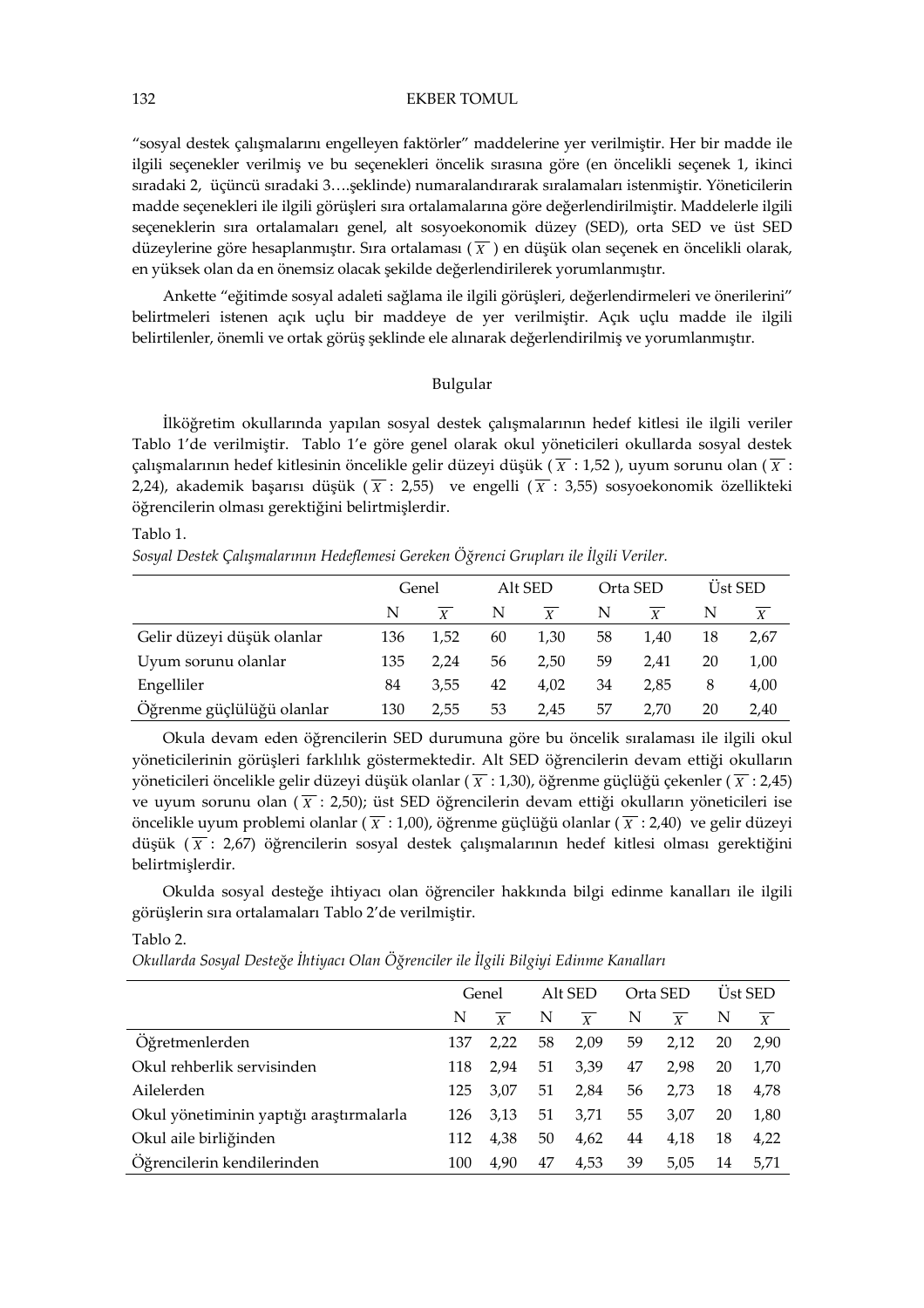### İLKÖĞRETİM OKULLARINDAKİ SOSYAL ADALET UYGULAMALARINA İLİŞKİN 133 YÖNETİCİ GÖRÜŞLERİ

Tablo 2'ye göre alt ve orta SED öğrencilerin devam ettiği okulların yöneticileri bilgiyi öncelikle öğretmenlerden ( *<sup>X</sup>* : 2,09; *<sup>X</sup>* : 2,12), ailelerden ( *<sup>X</sup>* : 2,84; *<sup>X</sup>* : 2,73) ve okul rehberlik servisinden ( *<sup>X</sup>* : 3,39; *<sup>X</sup>* : 2,98) aldıklarını belirtmişlerdir. Üst SED öğrencilerin devam ettiği okulların yöneticileri ise sosyal desteğe ihtiyacı olan öğrencilerle ilgili bilgiyi öncelik sırasına göre okul rehberlik servisinden ( *<sup>X</sup>* : 1.70), okul yönetiminin yaptığı araştırmalardan ( *<sup>X</sup>* : 1,80), öğretmenlerden ( *<sup>X</sup>* : 2,90) aldıklarını belirtmişlerdir.

Okullarda yapılan sosyal destek çalışmaları ile ilgili veriler Tablo 3'te verilmiştir. Tablo 3'e göre genel olarak okullarda öncelikle gelir düzeyi düşük öğrencilere ayni ve nakdi desteğin sağlandığı, sosyal uyum problemleri olanlar için rehberlik hizmetlerinin sağlandığı, öğrenme güçlüğü çekenler için kursların açıldığı ve engelliler için engeline uygun fiziksel düzenlemelerin yapıldığı belirtilmiştir.

#### Tablo 3.

Okullarda Öğrenciler İçin Yapılmakta Olan Sosyal Destek Çalışmaları

|                                                                    | Genel |  |  |              | Alt SED Orta SED Ust SED |                                                    |                  |
|--------------------------------------------------------------------|-------|--|--|--------------|--------------------------|----------------------------------------------------|------------------|
|                                                                    | N     |  |  |              |                          | $\overline{X}$ N $\overline{X}$ N $\overline{X}$ N | $\boldsymbol{X}$ |
| Ekonomik olarak güçsüz öğrencilere ayni desteğin<br>sağlanması     |       |  |  |              |                          | 127 2.06 53 1.81 60 2.20                           | 14 2.43          |
| Uyum sorunu olan öğrencilere rehberlik hizmetlerinin<br>sağlanması |       |  |  |              |                          | 123 2,11 44 2,40 59 2,49                           | 20 1.00          |
| Ekonomik olarak güçsüz öğrencilere nakit desteğin<br>sağlanması    |       |  |  |              |                          | 117 2,53 52 2,11 51 2,57 14 2,86                   |                  |
| Öğrenme güçlüğü çeken öğrenciler için özel kurslar<br>açılması     |       |  |  |              |                          | 112 2,96 44 3,30 52 2,50                           | 16 3,50          |
| Engelliler için özel eğitim ortamı düzenlemesi                     | 88    |  |  | 4,18 39 4,23 | 39                       | 3.92                                               | 10 5.00          |

Okulda sosyal destek çalışmalarının önceliği, okula devam eden öğrencilerin SED'ine göre farklılık göstermektedir. Alt SED öğrencilerin devam ettiği okullarda öncelikle gelir düzeyi düşük öğrencilere ayni ve nakdi destek sağlanırken, üst SED öğrencilerin devam ettiği okullarda ise öncelikle sosyal uyum sorunu olan öğrencilere rehberlik hizmetlerinin sağlandığı, ekonomik olarak güçsüz öğrencilere ayni ve nakdi desteğin sağlandığı belirtilmiştir.

Okullarda sosyal destek çalışmaları için yararlanılan kaynaklarla ilgili veriler Tablo 4'te verilmiştir. Tablo 4'e göre genel olarak yöneticiler sosyal destek çalışmaları için okul aile birliklerinden ( *<sup>X</sup>* : 1,96), okulun kendi kaynaklarından ( *<sup>X</sup>* : 2,76), gönüllü kuruluşlardan ( *<sup>X</sup>* : 3,07), kamu kurumlarından ( *<sup>X</sup>* : 3,25), özel kişilerden ( *<sup>X</sup>* : 3,70) ve özel kurumlardan ( *<sup>X</sup>* : 4,72) yararlandıklarını belirtmişlerdir.

#### Tablo 4.

Okulda Yapılan Sosyal Destek Çalışmalarında Yararlanılan Kaynaklar.

|                             | Genel |                  | Alt SED |                  | Orta SED              |      | <b>Üst SED</b> |      |
|-----------------------------|-------|------------------|---------|------------------|-----------------------|------|----------------|------|
|                             | N     | $\boldsymbol{X}$ | N       | $\boldsymbol{X}$ | N<br>$\boldsymbol{X}$ |      | N              | X    |
| Okul aile birliklerinden    | 129   | 1.96             | 54      | 2.37             | 57                    | 1.77 | 18             | 1,33 |
| Okulun kendi kaynaklarından | 123   | 2.76             | 47      | 3.15             | 56                    | 2.50 | 20             | 2,60 |
| Gönüllü kuruluşlardan       | 117   | 3.07             | 54      | 3.19             | 45                    | 3.04 | 18             | 2,78 |
| Kamu kurumlarından          | 111   | 3.25             | 47      | 2.89             | 46                    | 3.33 | 18             | 4,00 |
| Özel kişilerden             | 123   | 3.70             | 52      | 3.38             | 53                    | 3,53 | 18             | 5,11 |
| Özel kurumlardan            | 97    | 4.72             | 43      | 4.72             | 34                    | 4.74 | 20             | 4,70 |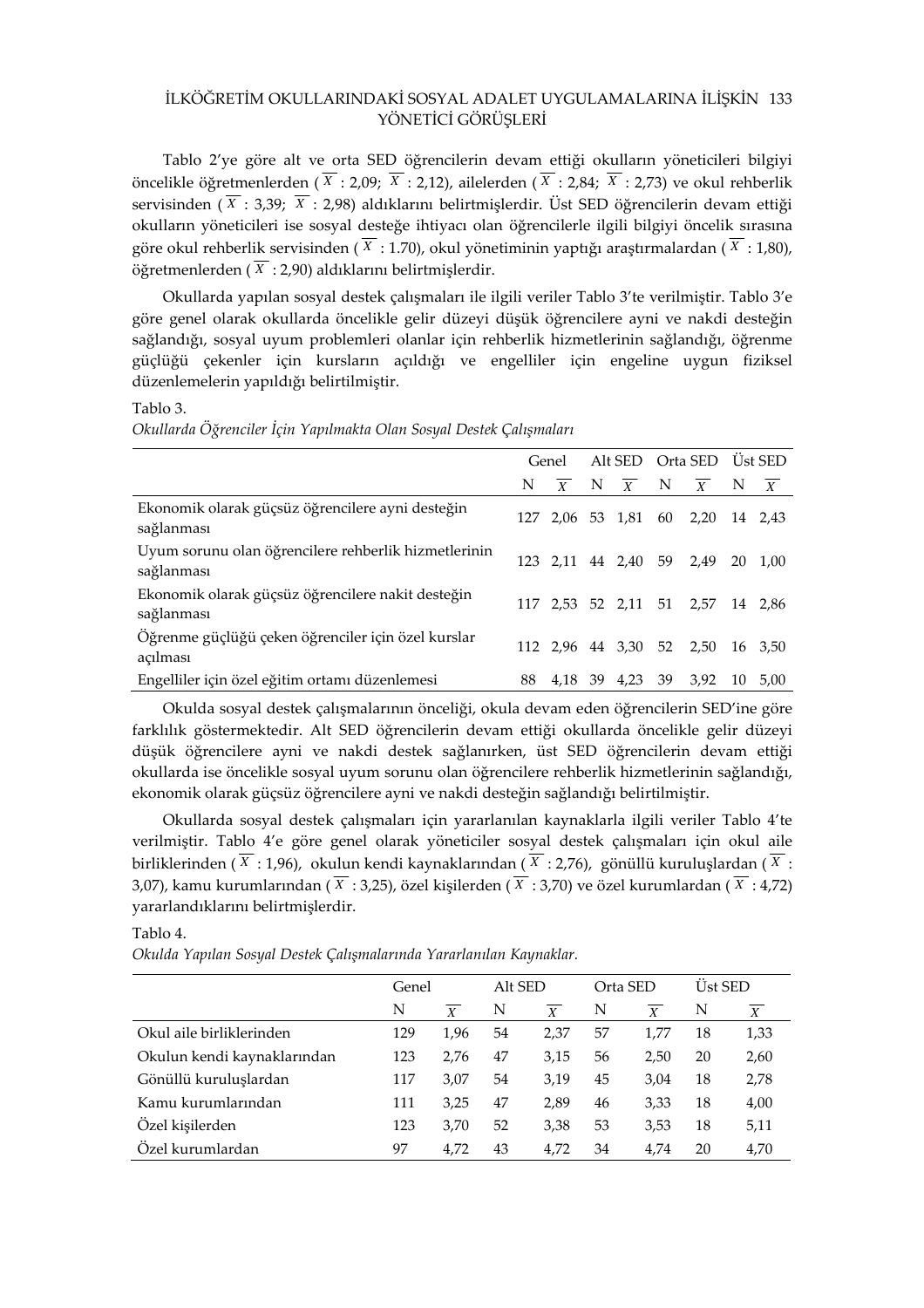Sosyal destek çalışmalarında yararlanılan kaynakların önceliği, okula devam eden öğrencilerin SED'ine göre önemli bir farklılık göstermemektedir. Sadece alt SED öğrencilerin devam ettiği okullar öncelikle okul aile birliklerinden ve kamu kurumlarının ( *<sup>X</sup>* : 2,89) sağladığı destekten yaralanmaktadır.

Sosyal destek çalışmalarında engelleyici faktörlerle ilgili veriler Tablo 5'te verilmiştir. Tablo 5'e göre okul olanaklarının sınırlı olması ( $\overline{X}$ : 2,14 ), toplumsal duyarsızlık ( $\overline{X}$ : 2,77), okuldaki fiziki olanakların uygun olmaması ( *<sup>X</sup>* : 3,57), yeterince bilgi edinememe ( *<sup>X</sup>* : 3,81) ve yasal düzenlemelerin  $(\overline{X} : 4,59)$  sosyal destek çalışmalarını engelleyici faktörler olduğu belirtilmiştir. Engelleyici faktörlerin öncelik sırası, devam eden öğrencilerin SED'ine göre değişim göstermektedir. Üst SED öğrencilerin devam ettiği okullarda öncelikle bilgi edinmemek ( *<sup>X</sup>* : 1,00) olduğu belirtilirken, alt ve orta SED öğrencilerin devam ettiği okullarda ise öncelikle okul olanaklarının sınırlı olması ( *<sup>X</sup>* : 1,69; *<sup>X</sup>* : 1,98) belirtilmiştir.

Tablo 5.

Okulda Sosyal Destek Çalışmalarını Engelleyen Faktörler

|                                              | Genel |             |      |                                                                     | Alt SED Orta SED Ust SED |              |  |      |
|----------------------------------------------|-------|-------------|------|---------------------------------------------------------------------|--------------------------|--------------|--|------|
|                                              |       |             |      | N $\overline{X}$ N $\overline{X}$ N $\overline{X}$ N $\overline{X}$ |                          |              |  |      |
| Okulun ekonomik olanaklarının sınırlı olması |       | 139 2.14 59 |      | 1,69 62                                                             |                          | 1,98 18 4,11 |  |      |
| Toplumsal duyarsızlık                        |       | 138 2.77    |      | 58 2,67 60                                                          |                          | 2.75 20      |  | 3.10 |
| Okulun fiziki olanaklarının uygun olmaması   |       |             |      | 124 3,57 54 3,78 54                                                 |                          | 3,06 16      |  | 4.63 |
| Yeterli bilgiyi alamama                      |       | 115 3.81 50 |      | 4,60 47                                                             |                          | 4,04 18      |  | 1,00 |
| Yasal düzenlemeler                           | 105   | 4.59        | - 47 | 4.49 38                                                             |                          | 4,45 20      |  | 5.10 |

Okul yöneticilerinin ankette yer alan "eğitimde sosyal adaleti sağlama ile ilgili görüşleri, değerlendirmeleri ve önerileri" maddesi ile ilgili açıklamaları aşağıda verilmiştir. İlköğretim okul yöneticileri, okullarda sosyal adaleti sağlamaya yönelik çalışmaların sistematik olmadığını, çalışmaların daha çok okul yöneticilerinin yönetim yaklaşımlarına göre yapıldığını belirtmişlerdir. Okullarda sosyal adaleti sağlamaya yönelik çalışmalar değişik yasal düzenlemelerde yer almasına rağmen uygulamaların pek önemsenmediği belirtilmiştir. Okul yöneticileri yapılan denetlemelerde (müfettiş ve eğitim yöneticileri tarafından yapılan) sosyal adaleti sağlamaya yönelik çalışmaların "pek denetlenmediğini", değerlendirmede bu tür çalışmaların "dikkate alınmadığını", okul değerlendirmelerinin daha çok "fiziki koşullar" ve "akademik başarı" durumlarına göre yapıldığını belirtmişlerdir. Okul yöneticileri sosyal destek çalışmalarını daha çok "deneme yanılma yoluyla" yaptıklarını ifade etmişlerdir.

Bir diğer önemli bulgu da alt SED öğrencilerin devam ettiği okulların yöneticileri (23), okulun yerleşim çevresinde nispi olarak sosyoekonomik düzeyi daha yüksek olan ailelerin çocuklarını akademik başarısı daha yüksek olan okullara gönderdiklerini belirtmişlerdir. Genel olarak aynı okula devam eden öğrencilerin sosyoekonomik özellikleri ve akademik başarıları arasında fazla önemli farklılıkların olmadığını belirtmişlerdir. Alt SED öğrencilerin devam ettiği beş okulların yöneticisi sosyoekonomik ve akademik başarıya göre okulların ayrışmasının olumsuzluğuna vurgu yapmışlardır. Ayrıca eğitimde sosyal adaleti sağlamanın okul yönetimini aştığını, ancak bir genel politika ile gerçekleştirilebileceğini belirtmişlerdir.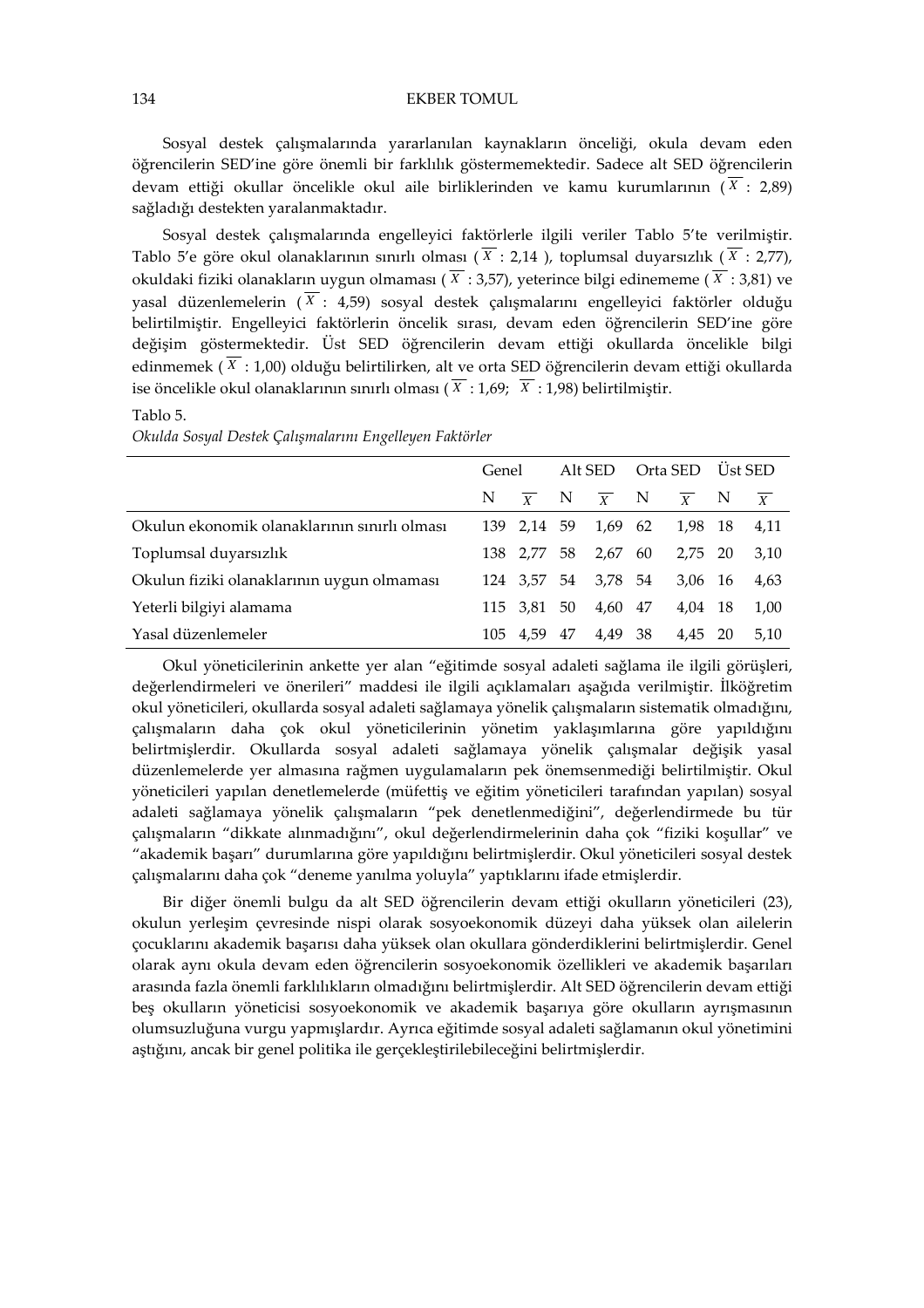### İLKÖĞRETİM OKULLARINDAKİ SOSYAL ADALET UYGULAMALARINA İLİŞKİN 135 YÖNETİCİ GÖRÜŞLERİ

### Tartışma

Geleneksel olarak okullar mevcut sosyal ve ekonomik düzeni sürdürme için çocukları sosyalleştirme, yaygın değerleri benimsemeye hazırlama, var olan meslekler için gerekli etkinlikleri, becerileri ve değerleri biçimlendirme işlevi görmektedir (DeYoung & Howley, 1992). Toplumların sosyoekonomik yapılarındaki hızlı ve kapsamlı değişmeler okullara yeni işlevler yüklemekte veya geleneksel olarak var olan bazı işlevlerinin ön plana çıkmasına neden olmaktadır. Literatürde eğitimde sosyal destek çalışmalarının hedef kitlesinin, akademik başarıyı olumsuz etkileyen sosyal, kültürel, etnik, siyasal ve bireysel yapıları (inanç, göçmen, dil, yoksul, cinsiyet ayrımcılığı, eğitim dili dışında başka bir dil konuşma, kültürel yapı farklılığı, fiziksel ve zihinsel engeller) nedeniyle dezavantajlı konumdaki öğrencilerin olması gerektiği belirtilmektedir. Eğitimde sosyal destek çalışmalarının temel hedefi ise akademik başarıda eşitliği sağlamak için dezavantajlı konumdaki öğrencilerin fırsatlarını artırmaktır (Bogotch, 2002; Furman & Shields, 2007; Scanlan, 2007; Tungaraza, 2007). Okul yöneticilerinin görüşleri incelendiğinde eğitimde sosyal adaletin daha çok, ekonomik ve bireysel nedenlerle dezavantajlı konumda olan öğrencileri hedeflemesi gerektiği belirtilmiştir. Oysa uygulama yapılan yerleşim birimleri, sosyokültürel açıdan da önemli farklılıkların var olduğu yerlerdir. Okul yöneticileri sosyal adaleti sağlamada hedef kitle olarak cinsiyet, dil, etnik köken ve sosyokültürel farklılıklar ile ilgili herhangi bir görüş belirtmemişlerdir. Eğitim programları ve etkinlikleri bu tür farklılıkları dikkate alarak hazırlanmadığı için bunlar belirtilmemiş olabilir.

Sosyal desteğe ihtiyacı olan öğrencilerle ilgili bilgi öncelikle öğretmenlerden, rehberlik servislerinden ve ailelerden alınmaktadır. Üst SED öğrencilerin devam ettiği okullarda ise sosyal desteğe ihtiyacı olan öğrencilerle ilgili bilgiyi öncelikle rehberlik servisinden ve yönetiminin kendi yaptığı araştırmalardan aldıkları belirlenmiştir. Bu okulların bilgi edinmede daha sistematik davrandığı söylenebilir. Genel olarak okullarda öncelikle gelir düzeyi düşük öğrencilere ayni ve nakdi destek sağlanmakta, sosyal uyum problemi olanlar için rehberlik hizmeti verilmektedir. Yönetici görüşlerine göre sosyal desteğin hedeflemesi gereken kitle ile sağlanan destek arasında bir tutarlılık vardır. İlköğretim okullarında sosyal destek çalışmaları için öncelikle okul aile birlikleri ve okulun kendi kaynakları kullanılmaktadır. Bunun nedeni, okul kaynaklarının yetersiz olması ve okul aile birlikleri ile daha kolay etkileşim kurmaları olabilir.

Küreselleşme sürecindeki gelişmelere paralel olarak rekabet çevresinde oluşturulan piyasa merkezli eğitim politikaları, öğrencilerin ihtiyaçlarından çok, performansı üzerinde yoğunlaşmasına neden olmuştur. Bu anlayış ekseninde eğitim kurumlarının giderek sosyoekonomik ve akademik başarıya göre farklılaştığı belirtilmektedir (Margison, 2006; OECD, 2004). OECD (2004), okulların sosyoekonomik ve akademik başarıya göre farklılaşmasının toplumsal kaynaşma için önemli riskler taşıyabileceğine işaret etmektedir. Bu çalışmanın önemli bulgularından biri de bu görüşleri destekler niteliktedir. Alt SED öğrencilerin devam ettiği okulların yöneticileri okullarına devam eden öğrencilerin sosyoekonomik özellikleri ve akademik başarıları arasında önemli farklılığın olmadığını ve bunun da olumsuzluklara neden olabileceğini belirtmişlerdir.

Eğitimde sosyal adaleti sağlamaya yönelik çalışmalar önünde en önemli engelin, kaynak yetersizliği ve toplumsal duyarsızlık olduğu vurgulanmaktadır. Okul yöneticilerinin eğitimde sosyal adaleti algılamaları ve engel olarak gördükleri faktörler arasında bir tutarlılık bulunmaktadır. Okul denetimlerinde sosyal destek çalışmalarının fazla dikkate alınmaması okul yöneticilerinin bu tür çalışmaları önemsememesine neden olabilir.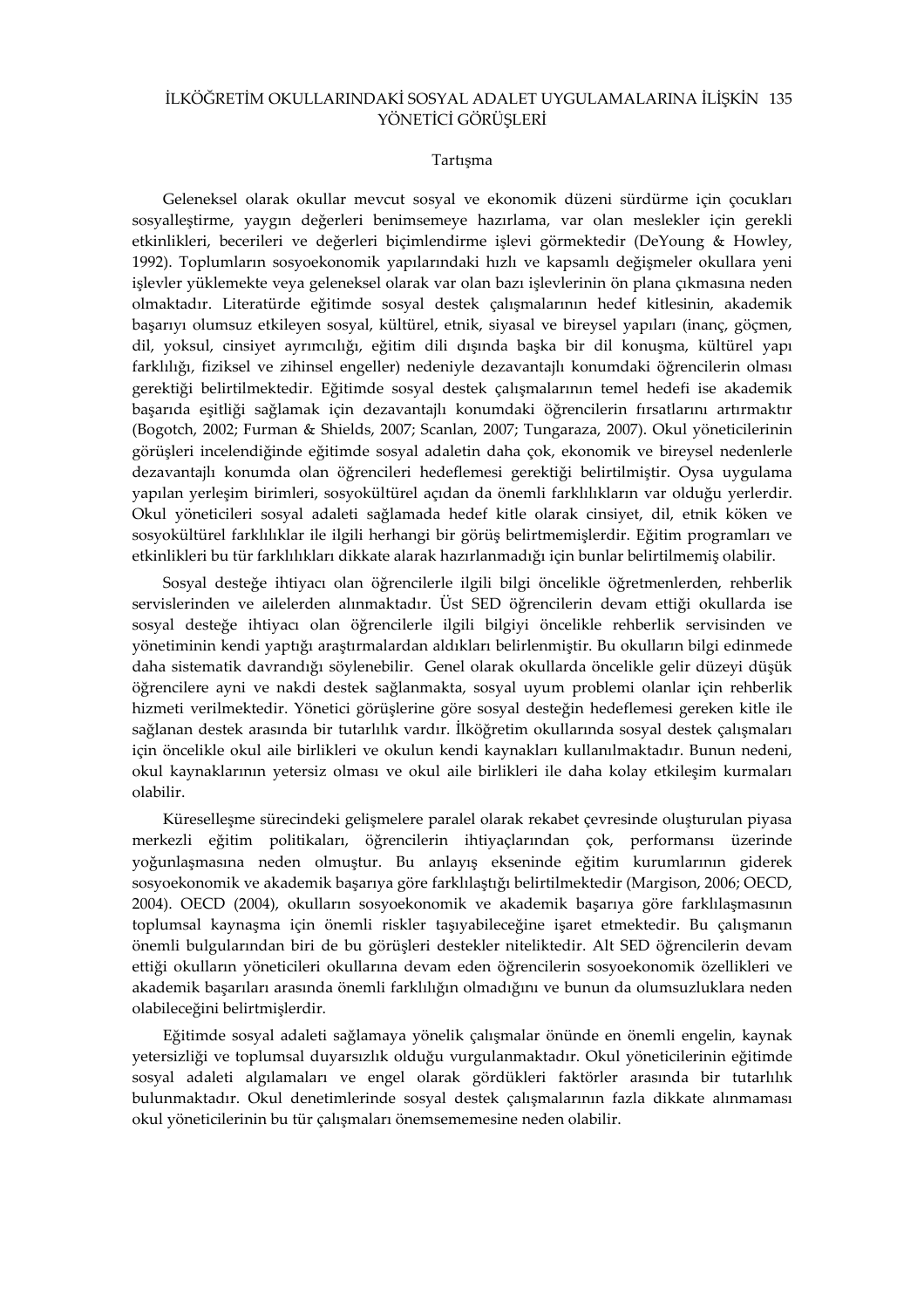#### Sonuç

İlköğretim okullarında sosyal adalet çalışmaları, ekonomik olarak güçsüz, akademik başarısı düşük ve uyum sorunu olan öğrenci kitlesini hedeflemektedir. İlköğretim okullarında yapılan sosyal destek çalışmalarının temel amacının, eğitimde fırsat ve sonuç eşitliği sağlamaya yönelik olmaktan daha çok, öğrencilerin sahip olduğu "yoksunluğu" azaltmaya yönelik olduğu söylenebilir. Sosyal destek çalışmaları, sistematik ve kurumsal olarak yürütülmemektedir. Okul yöneticilerinin öncelikle sosyal desteğe ihtiyacı olan grupları belirlemeleri gerekir. Okul yöneticileri sosyal destek çalışmalarında, okulun var olan kaynakları ve birimlerini aktif olarak harekete geçirmekle birlikte, toplumsal duyarlılığı artırarak da çevredeki kaynaklardan yararlanmalıdırlar. Türk eğitim sistemi, toplumsal yapının oluşturduğu dezavantajlı grupların durumlarını güçlendirecek ekonomik, sosyal ve kültürel politikalar geliştirmelidir. Bu politikalar, farklılıkları dışlayıcı veya ortadan kaldırmaya yönelik olmamalıdır.

### Kaynakça

- Alsbury, T. L. & Shaw. N. L. (2005). Policy implications for social justice in school district consolidation, Leadership and Policy in Schools, 4, 105–126.
- Banks, J.A., Cookson, P., Gay, G., Hawley, W.D., Irvine, J.J., Nieto, S., et al. (2001). "Diversity within unity: Essential principles for teaching and learning in a multicultural society" [Online] retrived on 27 December 2007, at URL: http://www.educ.washington.edu/coetestwebsite/pdf/DiversityUnity.pdf
- Bogotch, I. (2002). Educational leadership and social justice: Practice into theory. Journal of School Leadership, 12(2), 138–156.
- Bohn, A.P., & Sleeter, C.E. (2000). Multicultural education and the standards movement: A report from the field. Phi Delta Kappan, 82(2), 156–161.
- Chiu, M. M. & Walker, A. (2007). Leadership for social justice in Hong Kong schools: Addressing mechanisms of inequality. Journal of Educational Administration, 45 (6), 724–739
- Çırak, İ. (2008). Çok Kültürlü Eğitim ve Yansımaları. Hacettepe Üniversitesi Eğitim Fakültesi Dergisi (H.U. Journal of Education), 34, 27–40.
- DeYoung, A. J., & Howley, C.B. (1992). The political economy of rural school consolidation. ERIC Document Reproduction Service. No. ED, 347–018.
- Enslin, P. (2006). Democracy, social justice and education: feminist strategies in a globalising world. Educational Philosophy and Theory, 38 (1), 57–67.
- Furman, G. C. & Shields, C. M. (2003). How can educational leaders promote and support social justice and democratic community in schools? Paper presented at Annual Meeting of the American Educational Research Association, Chicago, USA.
- Gaudelli, W. (2001). Reflection on multicultural education: A teacher's experience. Multicultural Education, 8(4), 35–37.
- Geray, H. (2006). Toplumsal Araştırmalarda Nicel ve Nitel Yöntemlere Giriş (2. Baskı). Ankara: Siyasal Kitabevi.
- Gewirtz, S. (2006). Towards a contextualized analysis of social justice in education. Educational Philosophy and Theory, 38 (1), 69–81.
- Hunt, J. A. (1998). Of Stories, seed and the promises of social justice. In W. Ayers, J. A. Hunt,& T. Quinn (Eds.), Teaching for social justice. New York: New Press and Teacher's College Press.
- Karagiannis, A., Stainback, W. & Stainback, S. (1996). Rationale for inclusive schooling. In Stainback, S., & Stainback, W. (Eds.), Inclusion: a guide for educators (pp. 3–16). Baltimore: Paul Brooks.
- Kaya, P. A. (2000). Sosyal Adaletin Teorik Çerçevesi Üzerine Bir Değerlendirme. Prof. Dr. N. Ekin'e Armağan (ss. 229–244). Ankara: TUHİS yayınları. Yayın No: 38,
- Marginson, S. (2006). Engaging democratic education in the neoliberal age. Educational Theory, 56(2), 5-14.